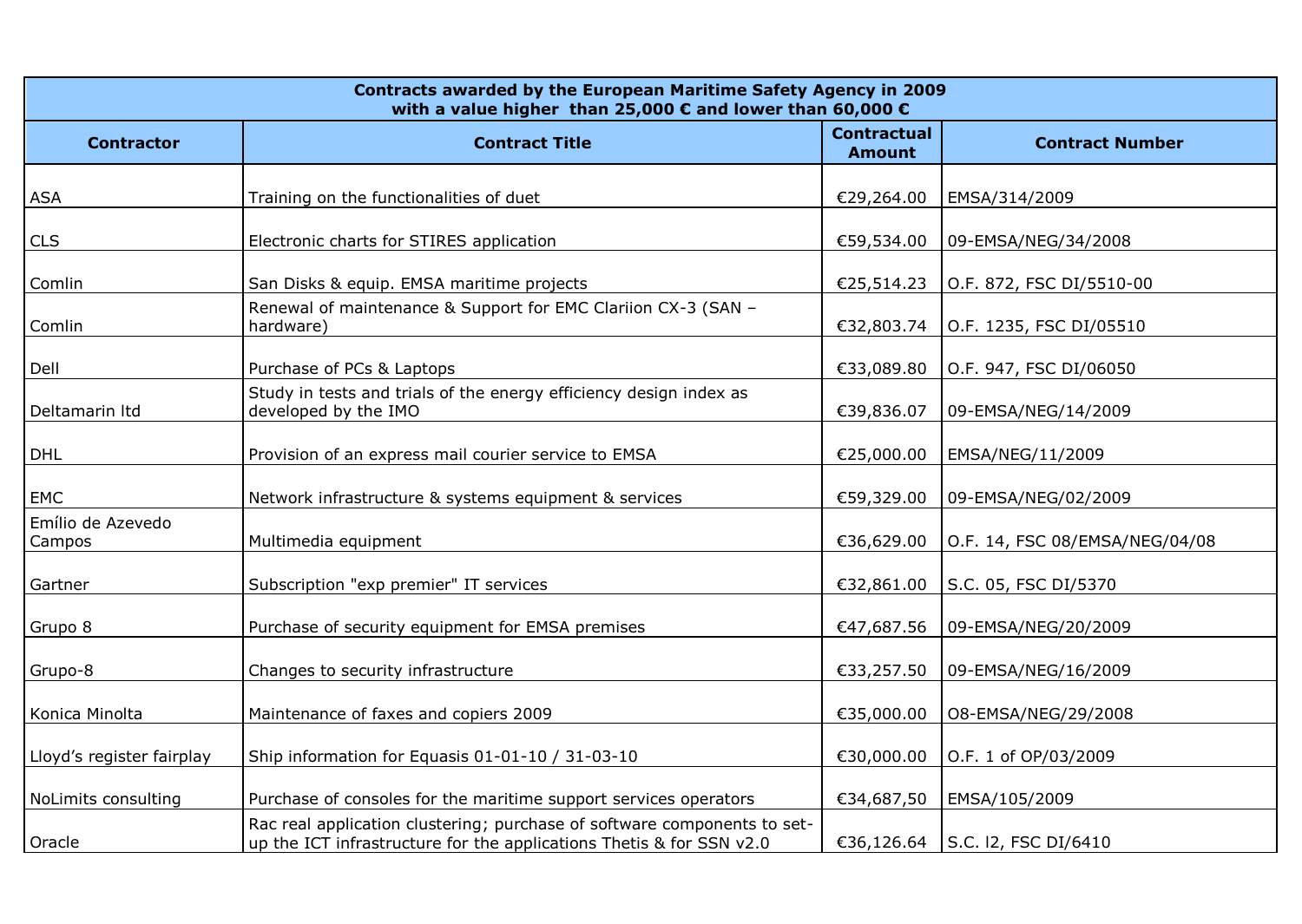| Oracle          | Renewal of Support & Software updates of Oracle Database Enterprise<br>licences and Partitioning                           | €27,361.56 | S.C. s42, FSC DI/6410            |
|-----------------|----------------------------------------------------------------------------------------------------------------------------|------------|----------------------------------|
| Pc ware         | Microsoft license fee                                                                                                      | €31,169.70 | O.F. 3, 08/EMSA/NEG/13/2008      |
| Pc-ware         | Renewal and consolidation of maintenance & support for all EMSA<br><b>VMWare licenses</b>                                  | €33,309.57 | O.F. 48, FSC. DI/05650           |
| Pc-ware         | ArcGIS software and licenses                                                                                               | €59,641.40 | O.F. 51, FSC DI/05650,           |
| Pc-ware         | Renewal of Maintenance of Business Objects used by SSN Team                                                                | €41,162.88 | O.F. 34, FSC DI/05650            |
| Pc-ware         | Renewal of maintenance and support for HP open-view software.                                                              | €34,658.28 | O.F. 73, FSC. DI/05650           |
| Pc-ware         | Purchase ArcGIS software and licenses                                                                                      | €31,192.99 | O.F. 71, FSC DI/05650            |
| Pc-ware         | Access to Liferay portal Enterprise Edition                                                                                | €58,782.60 | O.F. 69 FSC DI/05650             |
| Pc-ware         | Renewal of maintenance and support for all EMSA backup licenses                                                            | €37,332.63 | O.F. 53, FSC DI/05650            |
| Pc-ware         | Extension of EMSA ICT infrastructure and application monitoring system                                                     | €58,039.20 | O.F. 70, FSC DI/05650            |
| Room Dimensions | Purchase of technical furniture for the maritime support services<br>monitoring room and support room                      | €43,540.00 | EMSA/142/2009                    |
| Siemens         | Purchase of laptops                                                                                                        | €26,259.60 | S.C. 2224 FSC DI/5070            |
| Systemat        | Purchase of cables & memory                                                                                                | €27,120.10 | O.F. 1097, FSC DI/05330          |
| Tecnidata       | Maintenance for hardware, software & support for all CISCO equipment                                                       | €49,035.40 | O.F. 9, FSC. 09/EMSA/NEG/03/2009 |
| Tecnidata       | Yearly maintenance renewal for UPS, HVAC, chillers, PDU's, fire-<br>extinguishing system and the racks in the Data-Centre. | €30,355.98 | O.F. 12, FSC 09/EMSA/NEG/03/2009 |
| Tecnidata       | Services voucher                                                                                                           | €29,000.00 | O.F. 5, FSC 09/EMSA/NEG/03/2009  |
| Tecnidata       | Security for VPN setup for the DR site.                                                                                    | €26,559.69 | O.F. 7, FSC 09/EMSA/NEG/03/2009  |
| Tecnidata       | Checkpoint connect vpn solution                                                                                            | €32,736.49 | O.F.4, FSC 09-EMSA/NEG/03/2009   |
| Tecnidata       | Support & maintenance renewal for security infrastructure.                                                                 | €26,868.59 | O.F. 3, FSC 09-EMSA/NEG/03/2009  |